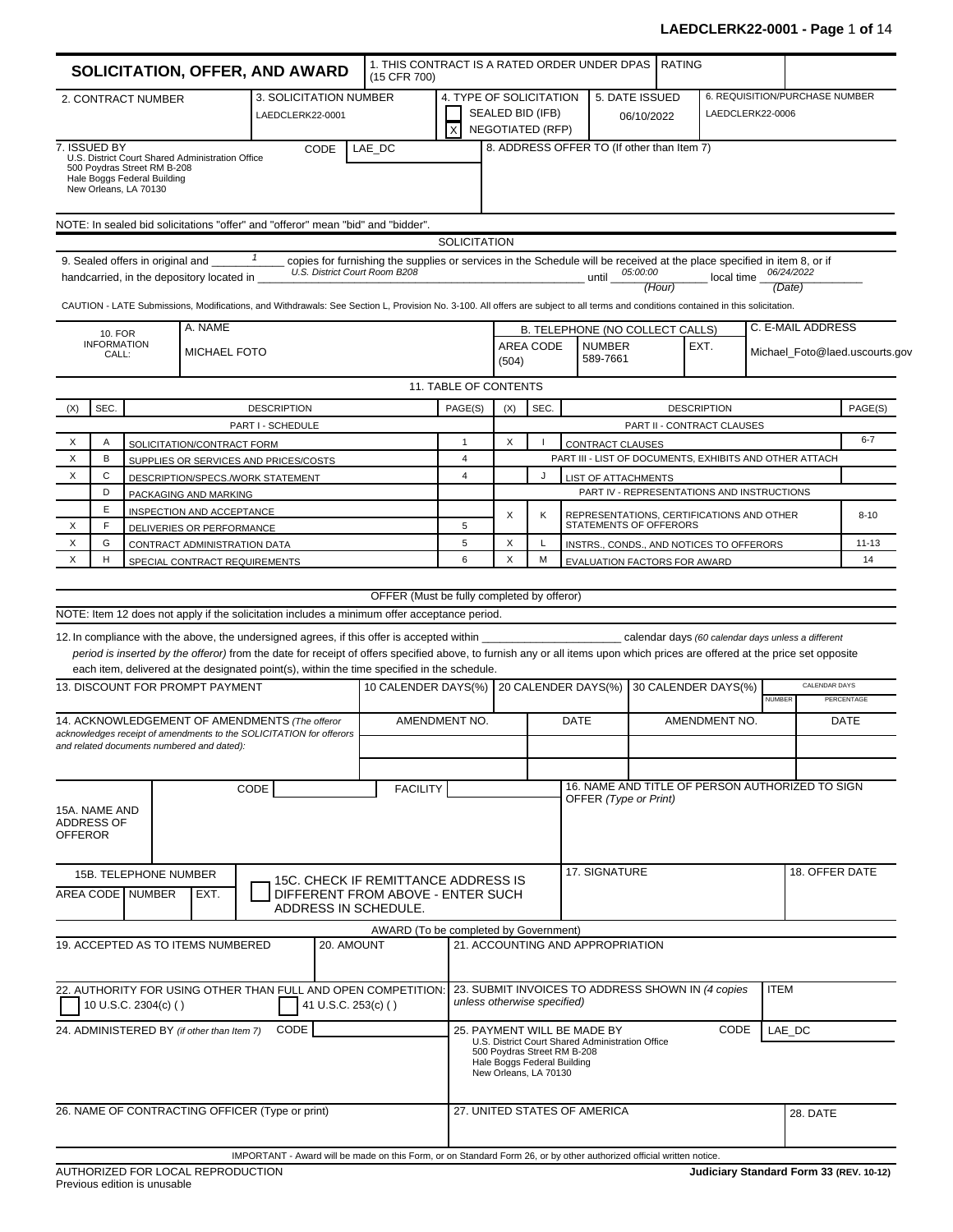| <b>Section</b> | <b>Description</b>                                                                                    | <b>Page Number</b> |
|----------------|-------------------------------------------------------------------------------------------------------|--------------------|
| B              |                                                                                                       |                    |
|                |                                                                                                       |                    |
| C              |                                                                                                       |                    |
|                |                                                                                                       |                    |
|                |                                                                                                       |                    |
| D              |                                                                                                       |                    |
| Е              |                                                                                                       |                    |
| F              |                                                                                                       |                    |
|                |                                                                                                       |                    |
|                |                                                                                                       |                    |
| G              |                                                                                                       |                    |
|                |                                                                                                       |                    |
|                |                                                                                                       |                    |
|                |                                                                                                       |                    |
|                |                                                                                                       |                    |
|                |                                                                                                       |                    |
| H              |                                                                                                       |                    |
|                |                                                                                                       |                    |
| I              |                                                                                                       |                    |
|                |                                                                                                       |                    |
|                |                                                                                                       |                    |
|                |                                                                                                       |                    |
|                |                                                                                                       |                    |
|                |                                                                                                       |                    |
|                |                                                                                                       |                    |
|                | 3-25 Protecting the Judiciary's Interest When Subcontracting with Contractors Debarred, Suspended, or |                    |
|                |                                                                                                       |                    |
|                |                                                                                                       |                    |
|                |                                                                                                       |                    |
|                |                                                                                                       |                    |
|                |                                                                                                       |                    |
|                |                                                                                                       |                    |
|                |                                                                                                       |                    |
|                |                                                                                                       |                    |
|                |                                                                                                       |                    |
|                |                                                                                                       |                    |
|                |                                                                                                       |                    |
|                |                                                                                                       |                    |
|                |                                                                                                       |                    |
|                |                                                                                                       |                    |
|                |                                                                                                       |                    |
|                |                                                                                                       |                    |
|                |                                                                                                       |                    |
|                |                                                                                                       |                    |
|                |                                                                                                       |                    |
|                |                                                                                                       |                    |
|                |                                                                                                       |                    |
|                |                                                                                                       |                    |
|                |                                                                                                       |                    |
|                |                                                                                                       |                    |
|                |                                                                                                       |                    |
|                |                                                                                                       |                    |
|                |                                                                                                       |                    |
|                |                                                                                                       |                    |
|                |                                                                                                       |                    |
|                |                                                                                                       |                    |
|                |                                                                                                       |                    |
|                |                                                                                                       |                    |
|                |                                                                                                       |                    |
| J              |                                                                                                       |                    |
| K              |                                                                                                       |                    |
|                |                                                                                                       |                    |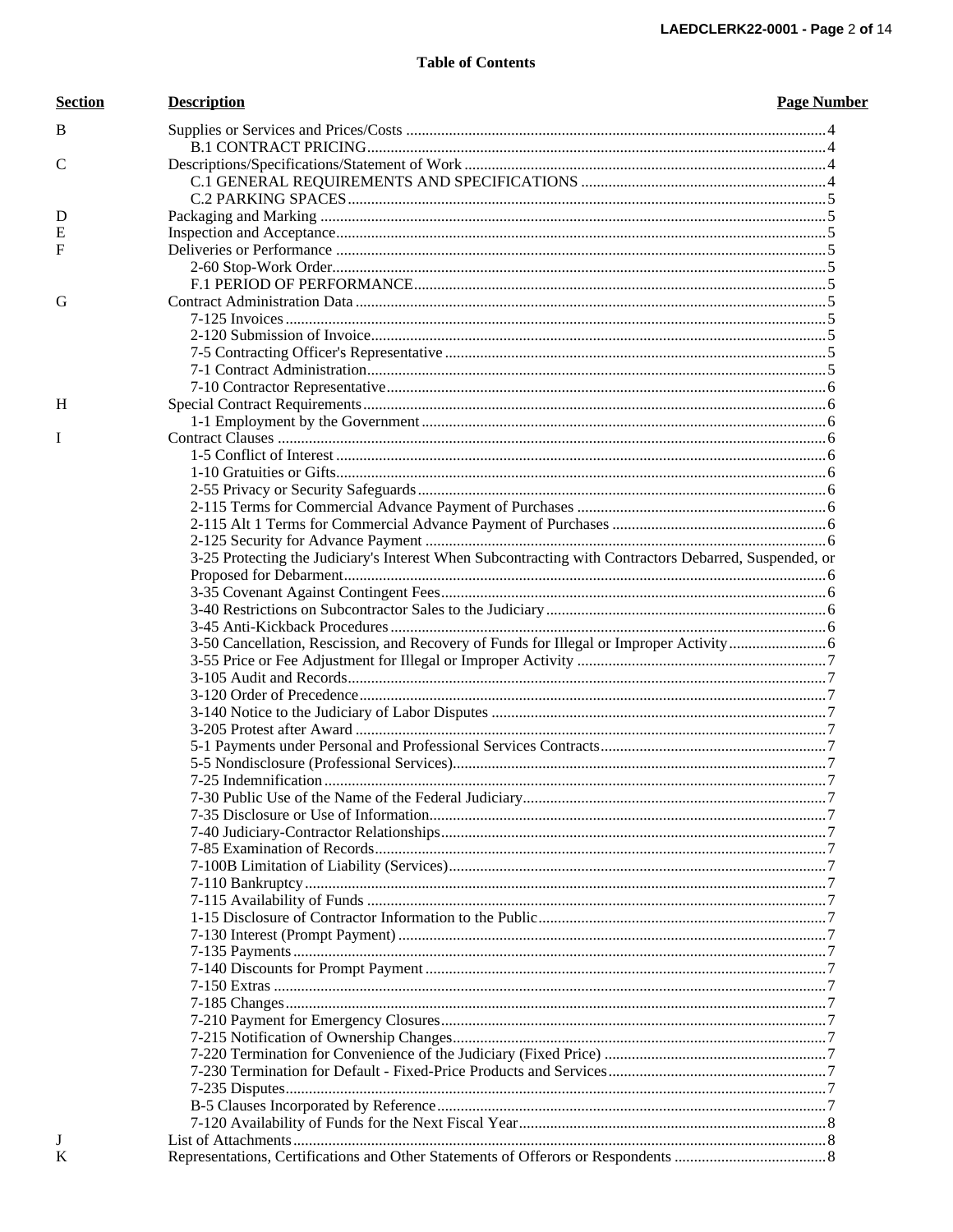| 3-20 Certification Regarding Debarment, Suspension, Proposed Debarment, and Other Responsibility |  |
|--------------------------------------------------------------------------------------------------|--|
|                                                                                                  |  |
|                                                                                                  |  |
|                                                                                                  |  |
|                                                                                                  |  |
|                                                                                                  |  |
|                                                                                                  |  |
|                                                                                                  |  |
|                                                                                                  |  |
|                                                                                                  |  |
|                                                                                                  |  |
|                                                                                                  |  |
|                                                                                                  |  |
|                                                                                                  |  |
|                                                                                                  |  |
|                                                                                                  |  |
|                                                                                                  |  |
|                                                                                                  |  |
|                                                                                                  |  |
|                                                                                                  |  |

 $\mathbf L$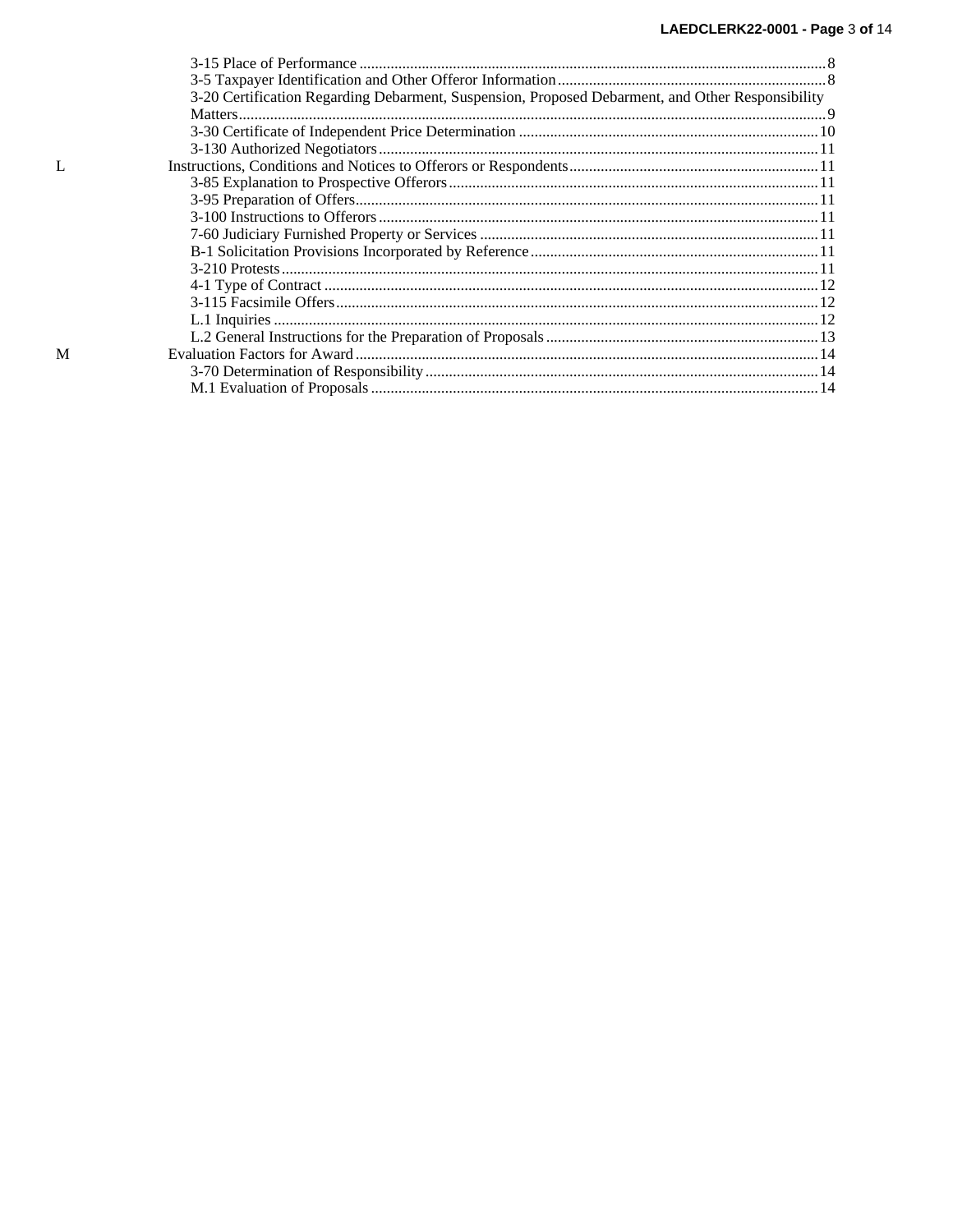# **Section B - Supplies or Services and Prices/Costs**

| CLIN NO. | <b>Supplies or Services</b>            | Quantity | Unit of Issue I | Unit Price | <b>Extended Amount</b> |
|----------|----------------------------------------|----------|-----------------|------------|------------------------|
| 0001     | LEASED PARKING FOR U.S. DISTRICT COURT | 120      | Month           |            |                        |
|          | EMPLOYEES                              |          |                 |            |                        |

**Period of Performance:**09/01/2022 - 08/31/2023

| CLIN NO. | <b>Supplies or Services</b>        | Quantity | Unit of Issue | Unit Price | <b>Extended Amount</b> |
|----------|------------------------------------|----------|---------------|------------|------------------------|
| 0002     | COST PER CARD FOR NEW CARDS AND/OR |          | Month         |            |                        |
|          | REPLACEMENT CARDS, IF APPLICABLE   |          |               |            |                        |

**Period of Performance:**09/01/2022 - 08/31/2023

# B.1 CONTRACT PRICING

The Contractor shall provide employee parking at the rates established herein.

#### **CLIN Description**

**0001** Parking Spaces - Covered spaces in one location within a two block radius of the U. S. District Court Eastern District of Louisiana located at 500 Poydras St., New Orleans, LA 70130. The facility must have seven days a week, 24-hour "in and out" access with conditions described in Section C.2.

|               | . Ity | <b>Unit Price</b> | <b>Total Price Per Month</b> |
|---------------|-------|-------------------|------------------------------|
| Not to exceed |       |                   |                              |
| 120 spaces    |       |                   |                              |

**Note: The Court is tax exempt**

# **Section C - Descriptions/Specifications/Statement of Work**

# C.1 GENERAL REQUIREMENTS AND SPECIFICATIONS

The United States District Court, Eastern District of Louisiana, 500 Poydras Street, New Orleans, Louisiana requires employee parking for the period of September 1, 2022 to August 31, 2023 as detailed herein. Payment will be made in advance on a monthly basis by the  $5<sup>th</sup>$  of the month services are rendered.

# **The court will pay only for spaces occupied by the 1 st of each month. Quantities may change on a monthly basis.**

**Note: The Court is tax exempt.**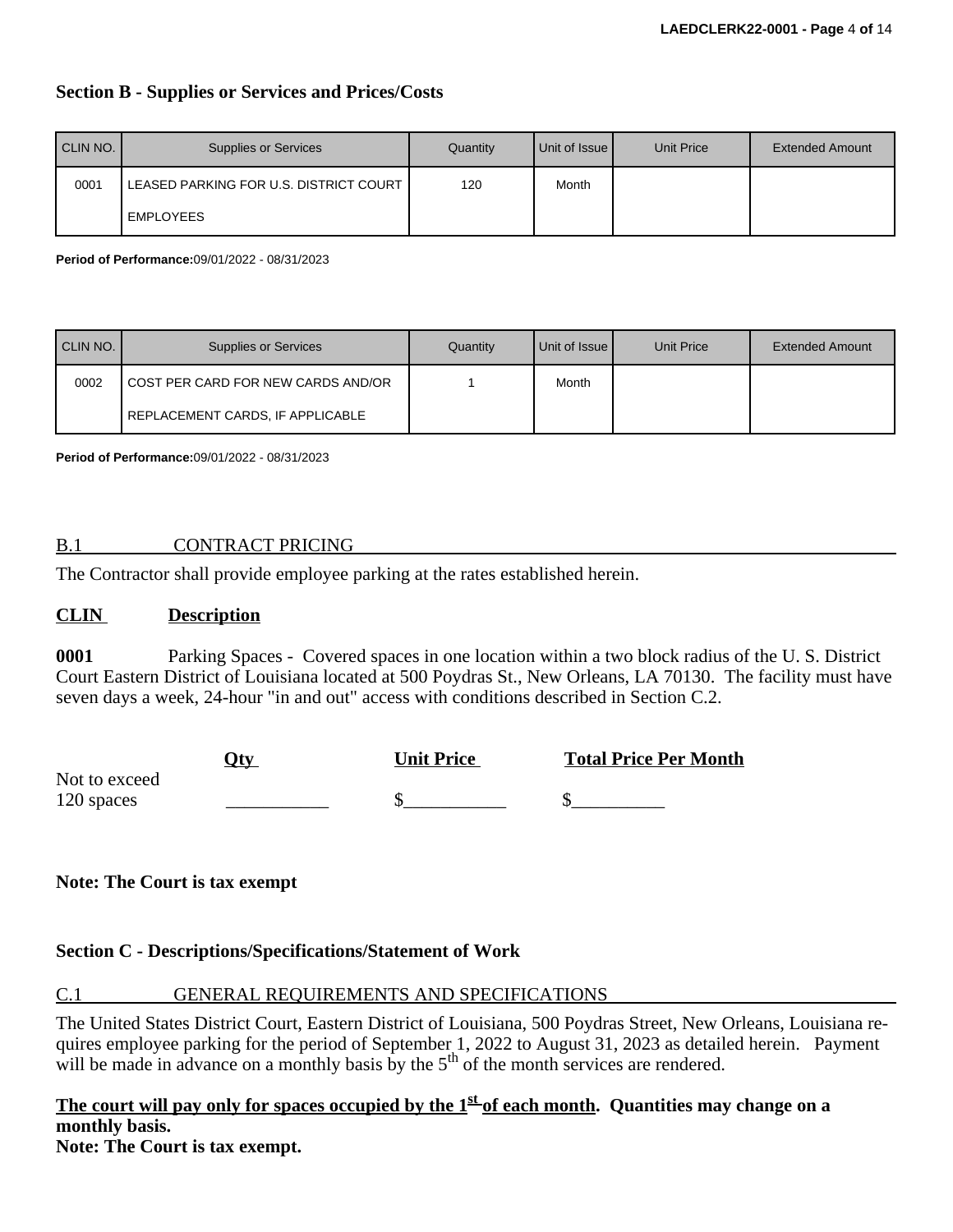(a) As prescribed in *220.55.30.a.(4)*, upon satisfactory completion of the first month of performance under this contract and approval by the Contracting Officer, the contractor may invoice and receive payment.

(b) If the Contracting Officer does not consider the Contractor's financial condition to provide adequate security, the Contractor must provide an irrevocable letter of credit from a federally insured financial institution in an amount equal to the advance payment requested.

# C.2 PARKING SPACES

The Government will require approximately 120 covered spaces in one location within a two block radius of the U. S. District Court. The facility must have seven days a week, 24-hour "in and out" access. The number of spaces needed may change during the term of the contract. If additional spaces are needed by the court during the period of performance, the Contractor shall give the court the first option on the newly available spaces.

**Section D - Packaging and Marking No Clauses**

**Section E - Inspection and Acceptance No Clauses**

## **Section F - Deliveries or Performance**

| $\alpha$ change (b) incorporated $\bf{D}$ , increasingly, see change $\bf{D}$ b |                 |             |  |  |  |  |
|---------------------------------------------------------------------------------|-----------------|-------------|--|--|--|--|
| Clause                                                                          | Title           | Date        |  |  |  |  |
| $2 - 60$                                                                        | Stop-Work Order | 2010<br>JAN |  |  |  |  |

#### F.1 PERIOD OF PERFORMANCE

Clause(s) Incorporated By Reference, see Clause B-5

# **The period of performance for this contract is 09/01/22 - 08/31/23.**

#### **Section G - Contract Administration Data**

| Clause    | $\tau$ itle                          | Date            |
|-----------|--------------------------------------|-----------------|
| $7 - 125$ | Invoices                             | <b>APR 2011</b> |
| $2 - 120$ | Submission of Invoice                | <b>OCT 2006</b> |
| $7 - 5$   | Contracting Officer's Representative | APR 2013        |

#### Clause(s) Incorporated By Reference, see Clause B-5

#### 7-1 Contract Administration JAN 2003

(a) The contracting officer and contracting officer's representative for the contract will be the judiciary's primary points of contact during the performance of the contract. The contracting officer responsible for the administration of this contract will provide a cover letter providing the contracting officer's name, business address, e-mail address, and telephone number. Written communications from the contractor shall make reference to the contract number and shall be mailed to the address provided in the cover letter. Communications pertaining to contract administration matters will be addressed to the contracting officer.

(b) Notwithstanding the contractor's responsibility for total management during the performance of this contract, the administration of this contract will require the maximum coordination between the judiciary and the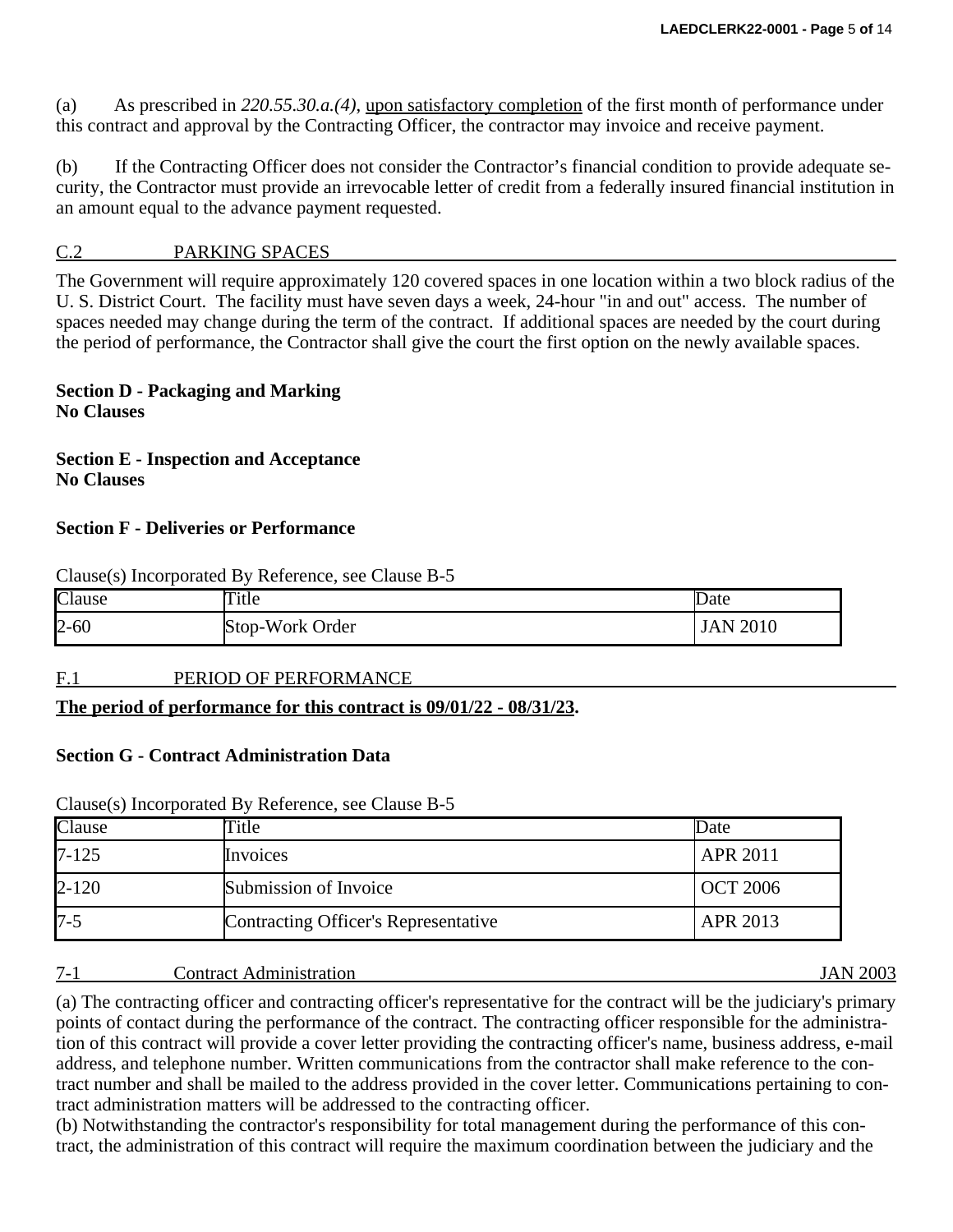contractor. All contract administration will be effected by the contracting officer except as may be re-delegated. In no event will any understanding or agreement, contract modification, change order, or other matter in deviation from the terms of this contract between the contractor and a person other than the contracting officer be effective or binding upon the judiciary. All such actions shall be formalized by a proper contractual document executed by the contracting officer.

(END)

| <u>7-10 Contractor Representative</u>                                                                                                               | <b>JAN 2003</b> |
|-----------------------------------------------------------------------------------------------------------------------------------------------------|-----------------|
| (a) The contractor's representative to be contacted for all contract administration matters is as follows<br>(contractor complete the information): |                 |
|                                                                                                                                                     |                 |
|                                                                                                                                                     |                 |
|                                                                                                                                                     |                 |
|                                                                                                                                                     |                 |
|                                                                                                                                                     |                 |

(b) The contractor's representative shall act as the central point of contact with the judiciary, shall be responsible for all contract administration issues relative to this contract, and shall have full authority to act for and legally bind the contractor on all such issues.

(END)

## **Section H - Special Contract Requirements**

Clause(s) Incorporated By Reference, see Clause B-5

| Clause     | 'itle                               | Date        |
|------------|-------------------------------------|-------------|
| $\vert$ 1- | <b>Employment by the Government</b> | 2003<br>JAN |

# **Section I - Contract Clauses**

| Clause(s) Incorporated By Reference, see Clause B-5 |  |  |  |  |
|-----------------------------------------------------|--|--|--|--|
|-----------------------------------------------------|--|--|--|--|

| Clause      | Title                                                                   | Date            |
|-------------|-------------------------------------------------------------------------|-----------------|
| $1 - 5$     | <b>Conflict of Interest</b>                                             | <b>AUG 2004</b> |
| $1 - 10$    | <b>Gratuities or Gifts</b>                                              | <b>JAN 2010</b> |
| $2 - 55$    | <b>Privacy or Security Safeguards</b>                                   | <b>JAN 2003</b> |
| $2 - 115$   | Terms for Commercial Advance Payment of Purchases                       | APR 2013        |
| 2-115 Alt 1 | Terms for Commercial Advance Payment of Purchases                       | <b>OCT 2006</b> |
| $2 - 125$   | <b>Security for Advance Payment</b>                                     | APR 2013        |
| $3 - 25$    | Protecting the Judiciary's Interest When Subcontracting with            | <b>JUN 2014</b> |
|             | Contractors Debarred, Suspended, or Proposed for Debarment              |                 |
| $3 - 35$    | <b>Covenant Against Contingent Fees</b>                                 | <b>JAN 2003</b> |
| $3-40$      | Restrictions on Subcontractor Sales to the Judiciary                    | <b>JUN 2014</b> |
| $3-45$      | <b>Anti-Kickback Procedures</b>                                         | <b>JUN 2012</b> |
| $3 - 50$    | Cancellation, Rescission, and Recovery of Funds for Illegal or JUN 2012 |                 |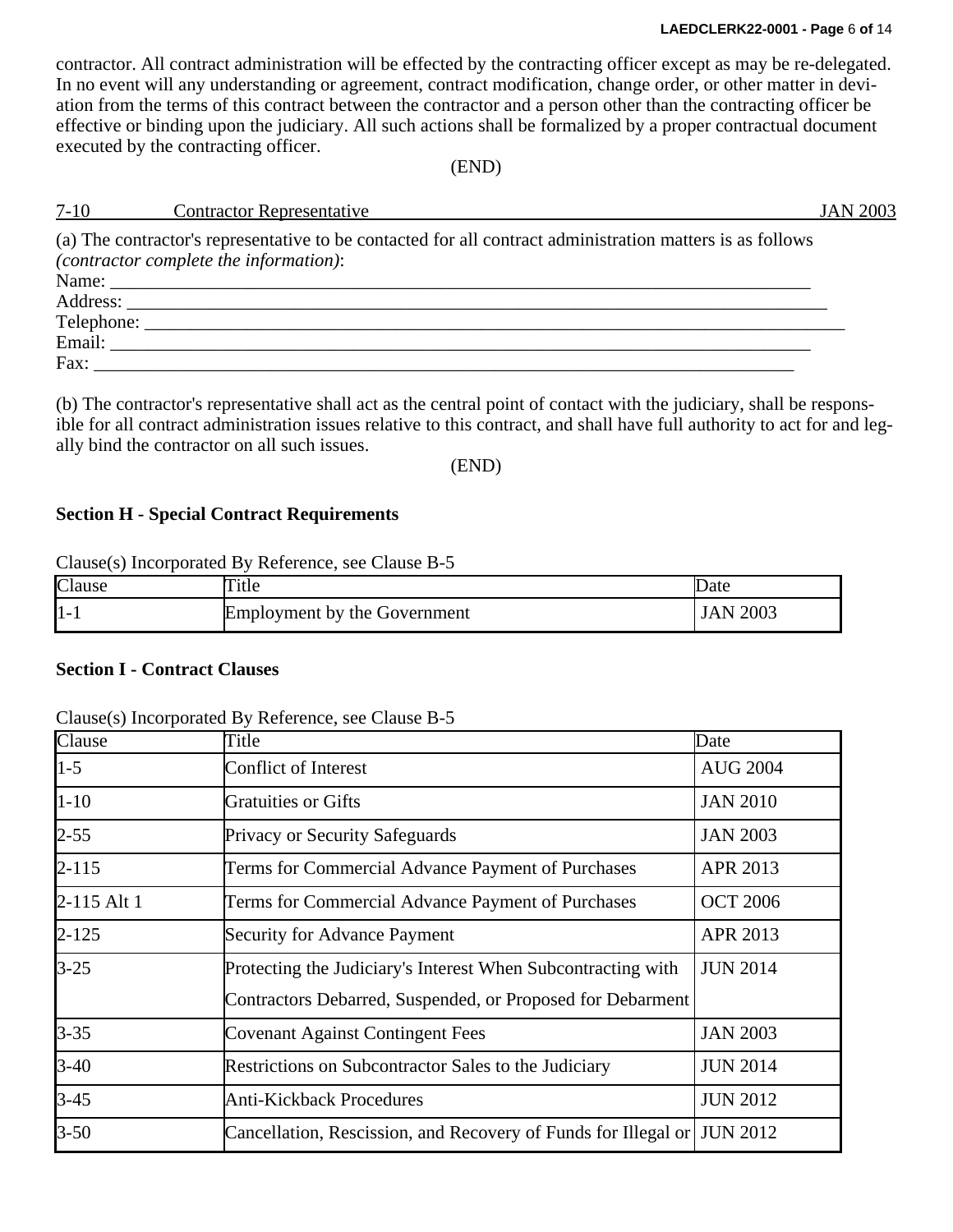| Clause    | Title                                                       | Date            |
|-----------|-------------------------------------------------------------|-----------------|
|           | <b>Improper Activity</b>                                    |                 |
| $3 - 55$  | Price or Fee Adjustment for Illegal or Improper Activity    | <b>JUN 2012</b> |
| $3 - 105$ | <b>Audit and Records</b>                                    | <b>APR 2011</b> |
| $3 - 120$ | <b>Order of Precedence</b>                                  | <b>JAN 2003</b> |
| $3 - 140$ | Notice to the Judiciary of Labor Disputes                   | <b>JAN 2003</b> |
| $3 - 205$ | <b>Protest after Award</b>                                  | <b>JAN 2003</b> |
| $5 - 1$   | Payments under Personal and Professional Services Contracts | APR 2013        |
| $5 - 5$   | Nondisclosure (Professional Services)                       | <b>JAN 2003</b> |
| $7 - 25$  | Indemnification                                             | <b>AUG 2004</b> |
| $7 - 30$  | Public Use of the Name of the Federal Judiciary             | <b>JUN 2014</b> |
| $7 - 35$  | Disclosure or Use of Information                            | APR 2013        |
| $7-40$    | Judiciary-Contractor Relationships                          | <b>JAN 2003</b> |
| $7 - 85$  | <b>Examination of Records</b>                               | <b>JAN 2003</b> |
| $7-100B$  | <b>Limitation of Liability (Services)</b>                   | <b>JAN 2003</b> |
| $7 - 110$ | <b>Bankruptcy</b>                                           | <b>JAN 2003</b> |
| $7 - 115$ | <b>Availability of Funds</b>                                | <b>JAN 2003</b> |
| $1 - 15$  | Disclosure of Contractor Information to the Public          | <b>AUG 2004</b> |
| $7 - 130$ | <b>Interest (Prompt Payment)</b>                            | <b>JAN 2003</b> |
| $7 - 135$ | Payments                                                    | APR 2013        |
| $7 - 140$ | <b>Discounts for Prompt Payment</b>                         | <b>JAN 2003</b> |
| $7 - 150$ | <b>Extras</b>                                               | <b>JAN 2003</b> |
| $7 - 185$ | Changes                                                     | APR 2013        |
| $7 - 210$ | <b>Payment for Emergency Closures</b>                       | APR 2013        |
| $7 - 215$ | Notification of Ownership Changes                           | <b>JAN 2003</b> |
| $7 - 220$ | Termination for Convenience of the Judiciary (Fixed Price)  | <b>JAN 2003</b> |
| 7-230     | Termination for Default - Fixed-Price Products and Services | <b>JAN 2003</b> |
| $7 - 235$ | Disputes                                                    | <b>JAN 2003</b> |

# B-5 Clauses Incorporated by Reference OCT 2010

This procurement incorporates one or more clauses by reference, with the same force and effect as if they were given in full text. Upon request, the contracting officer will make their full text available. Also, the full text of a clause may be accessed electronically at this address: http://www.uscourts.gov/procurement.aspx.

(END)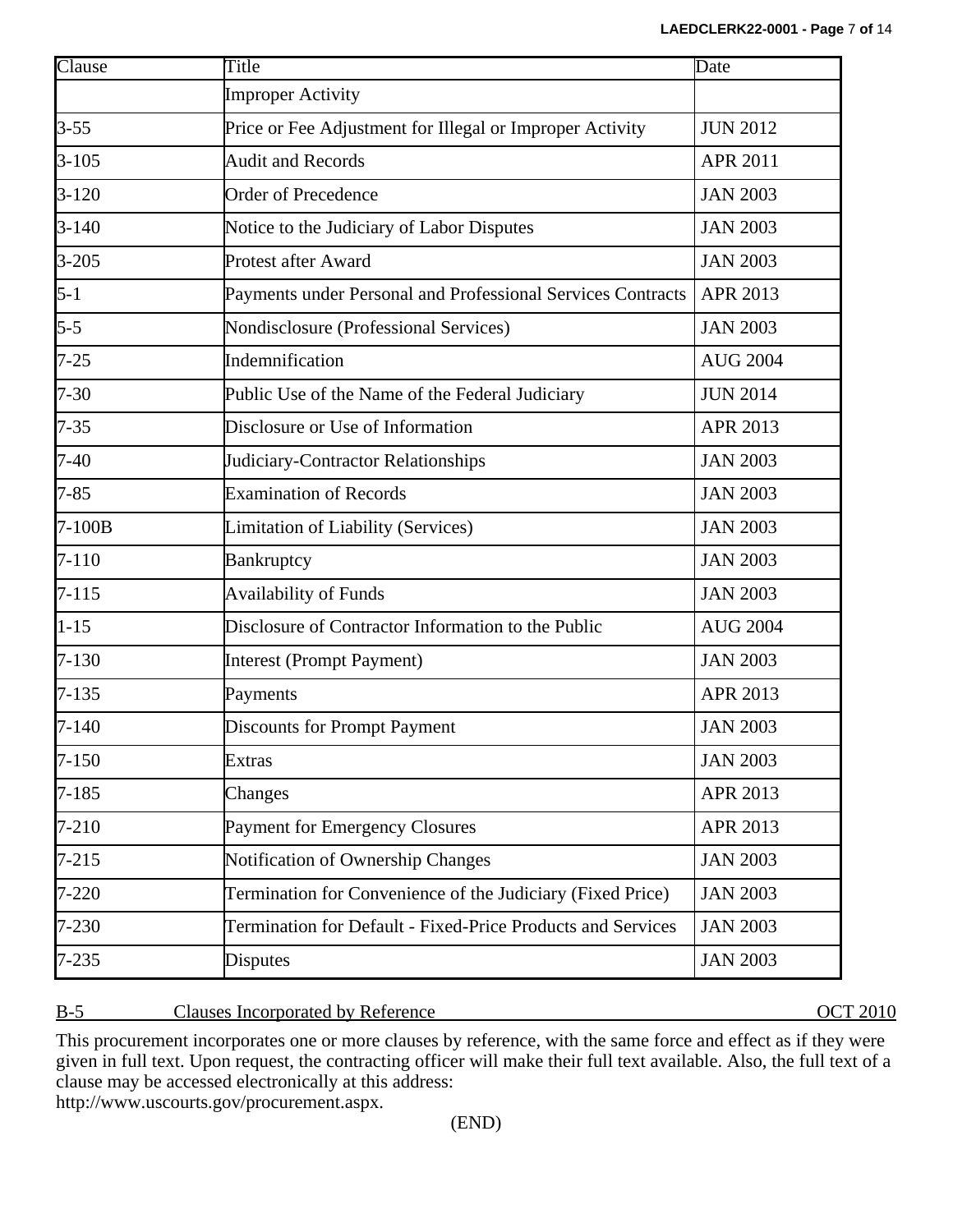7-120 Availability of Funds for the Next Fiscal Year JAN 2003

Funds are not presently available for performance under this contract beyond September 30, 2022. The judiciary's obligation for performance of this contract beyond that date is contingent upon the availability of appropriated funds from which payment for contract purposes can be made. No legal liability on the part of the judiciary for any payment may arise for performance under this contract beyond August 31, 2023, until funds are made available to the contracting officer for performance and until the contractor receives notice of availability, to be confirmed in writing by the contracting officer.

(END)

# **Section J - List of Attachments**

# **Section K - Representations, Certifications and Other Statements of Offerors or Respondents**

| Clause   | itle                 | Jate        |
|----------|----------------------|-------------|
| $3 - 15$ | Place of Performance | 2003<br>JAN |

Provision(s) Incorporated By Reference, see Provision B-1

| $3 - 5$ | Taxpayer Identification and Other Offeror Information | <b>APR 2011</b> |
|---------|-------------------------------------------------------|-----------------|
|         |                                                       |                 |

(a) *Definitions*

"Taxpayer Identification (TIN)," as used in this provision, means the number required by the Internal Revenue Service (IRS) to be used by the offeror in reporting income tax and other returns. The TIN may be either a social security number or an employer identification number.

(b) All offerors shall submit the information required in paragraphs (d) through (f) of this provision to comply with debt collection requirements of 31 U.S.C. 7701(c) and 3325(d), reporting requirements of 26 U.S.C. 6041, 6041A and implementing regulations issued by the IRS. If the resulting contract is subject to the payment reporting requirements, the failure or refusal by the offeror to furnish the information may result in a 31 percent reduction of payments otherwise due under the contract.

(c) The TIN may be used by the government to collect and report on any delinquent amounts arising out of the offeror's relationship with the government  $(31 \text{ U.S.C. } 7701(c)(3))$ . If the resulting contract is subject to payment recording requirements, the TIN provided hereunder may be matched with IRS records to verify the accuracy of the offeror's TIN.

(d) *Taxpayer Identification Number (TIN):*

\_\_\_\_\_\_\_\_\_\_\_\_\_\_\_\_\_\_\_\_\_\_\_\_\_\_\_\_\_\_ [\_\_] TIN has been applied for.

 $[\_]$  TIN is not required, because:

[ $\Box$ ] Offeror is a nonresident alien, foreign corporation or foreign partnership that does not have income effectively connected with the conduct of a trade or business in the United States and does not have an office or place of business or a fiscal paying agent in the United States;

[  $\Box$  ] Offeror is an agency or instrumentality of a foreign government;

[111] Offeror is an agency or instrumentality of the federal government.

(e) *Type of organization:*

[1] sole proprietorship;

[\_] partnership;

[\_] corporate entity (not tax-exempt);

[<br>  $\Box$ ] corporate entity (tax-exempt);

[\_] government entity (federal, sate or local);

[11] foreign government;

[11] international organization per-26 CFR 1.6049-4;

[\_\_] other \_\_\_\_\_\_\_\_\_\_\_\_\_\_\_\_\_\_\_\_\_\_\_\_\_\_\_\_\_\_\_\_\_\_\_\_\_\_\_\_\_\_\_\_\_\_\_\_\_\_\_\_\_\_\_\_\_\_\_\_\_\_\_\_\_\_\_\_\_\_\_\_\_\_\_.

(f) Contractor Representations

The offeror represents as part of its offer that it is  $[\_$ , is not  $[\_]$ , 51% owned and the management and daily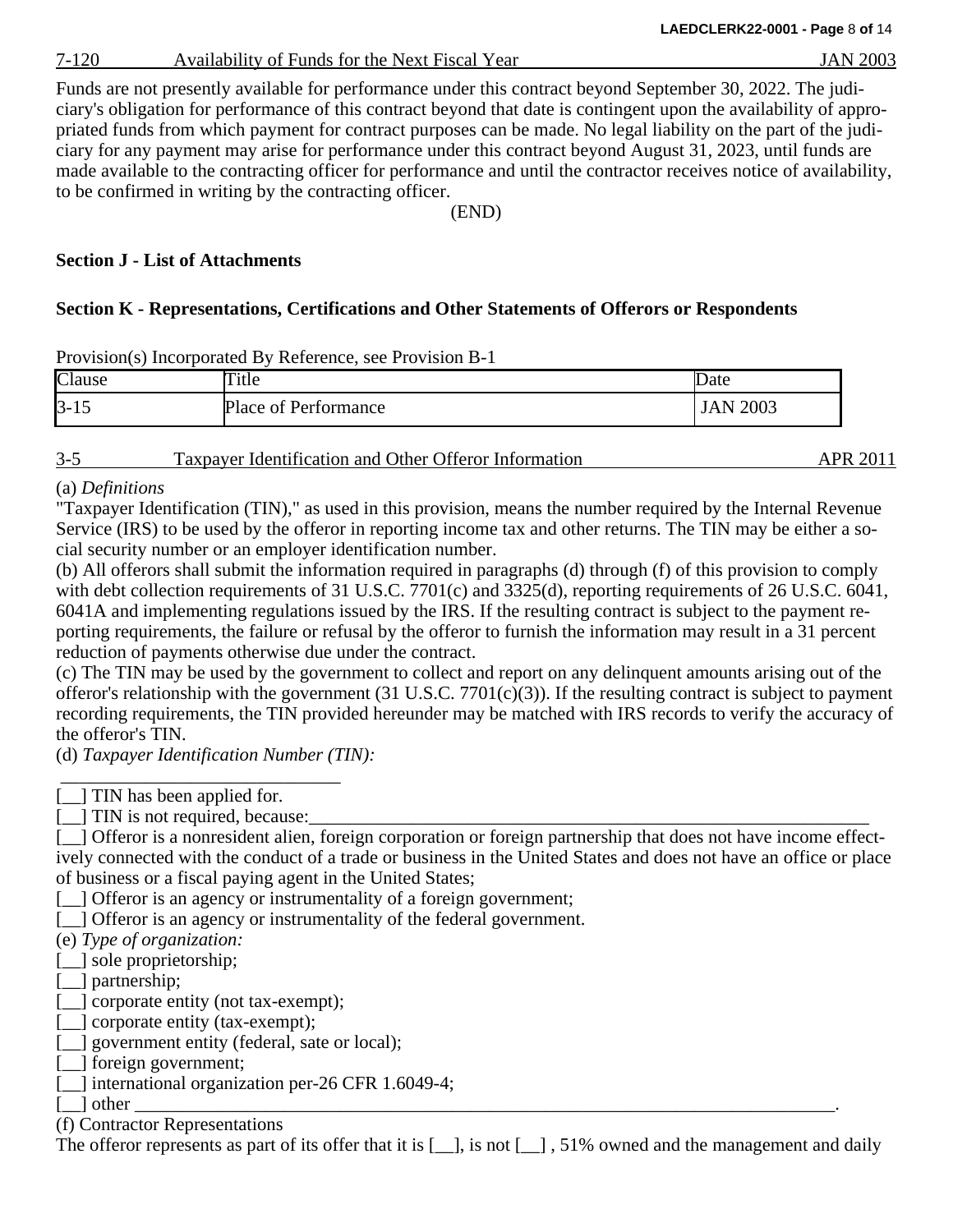operations are controlled by one or more members of the selected socio-economic group(s) below:

[  $\Box$  Women Owned Business

[11] Minority Owned Business (if selected, then one sub-type is required)

[<sup>1</sup>] Black American Owned

[\_] Hispanic American Owned

[11] Native American Owned (American Indians, Eskimos, Aleuts, or Native Hawaiians)

[11] Asian-Pacific American Owned (persons with origins from Burma, Thailand, Malaysia, Indonesia, Singapore, Brunei, Japan, China, Taiwan, Laos, Cambodia (Kampuchea), Vietnam, Korea, The Philippines, U.S. Trust Terrritory of the Pacific Islands (Republic of Palau), Republic of the Marshall Islands, Federated States of Micronesia, the Commonwealth of the Northern Mariana Islands, Guam, Samoa, Macao, Hong Kong, Fiji, Tonga, Kiribati, Tuvalu, or Nauru)

[11] Subcontinent Asian (Asian-Indian) American Owned (persons with origins from India, Pakistan, Bangladesh, Sri Lanka, Bhutan, the Maldives Islands, or Napal)

[11] Individual/concern, other than one of the preceding.

(END)

3-20 Certification Regarding Debarment, Suspension, Proposed Debarment, APR 2011<br>and Other Responsibility Matters

(a) (1) The offeror certifies, to the best of its knowledge and belief, that:

(i) the offeror and/or any of its principals:

(A) are \_\_ are not \_\_ presently debarred, suspended, proposed for debarment, or declared ineligible for the award of contracts by any federal agency;

(B) have \_\_ have not \_\_, within the three-year period preceding this offer, been convicted of or had a civil judgment rendered against them for: commission of fraud or a criminal offense in connection with obtaining, attempting to obtain, or performing a public (federal, state, or local) contract or subcontract; violation of federal or state antitrust statutes relating to the submission of offers; or commission of embezzlement, theft, forgery, bribery, falsification or destruction of records, making false statements, tax evasion, violating federal criminal tax laws, or receiving stolen property;

(C) are \_\_ are not \_\_ presently indicted for, or otherwise criminally or civilly charged by a governmental entity with, commission of any of the offenses enumerated in paragraph  $(a)(1)(i)(B)$  of this provision;

(D) have \_\_ have not \_\_, within a three-year period preceding this offer, been notified of any delinquent federal taxes in an amount that exceeds \$3,000 for which the liability remains unsatisfied.

(1) Federal taxes are considered delinquent if both of the following criteria apply:

(i) The tax liability is finally determined. The liability is finally determined if it has been assessed. A liablity is not finally determined if there is a pending administrative or judicial challenge. In the case of a judicial challenge to the liability, the liability is not finally determined until all judicial appeal rights have been exhausted. (ii) The taxpayer is delinquent in making payment. A taxpayer is delinquent if the taxpayer has failed to pay the tax liability when full payment was due and required. A taxpayer is not delinquent in cases where enforced collection action is precluded.

(2) Examples.

(i) The taxpayer has received a statutory notice of deficiency, under I.R.C. § 6212, which entitles the taxpayer to seek Tax Court review of a proposed tax deficiency. This is not a delinquent tax because it is not a final tax liability. Should be taxpayer seek Tax Court review, this will not be a final tax liability until the taxpayer has exercised all judicial appeal rights.

(ii) The IRS has filed a notice of federal tax lien with respect to an assessed tax liability, and the taxpayer has been issued a notice under I.R.C.. § 6320 entitling the taxpayer to request a hearing with the IRS Office of Appeals contesting the lien filing, and to further appeal to the Tax Court if the IRS determines to sustain the lien filing. In the course of the hearing, the taxpayer is entitled to contest the underlying tax liability because the taxpayer has had no prior opportunity to contest the liability. This is not a delinquent tax because it is not a final tax liability. Should the taxpayer seek Tax Court review, this will not be a final tax liability until the taxpayer has exercised all judicial appeal rights.

(iii) The taxpayer has entered into an installment agreement pursuant to I.R.C. § 6159. The taxpayer is making timely payments and is in full compliance with the agreement terms. The taxpayer is not delinquent because the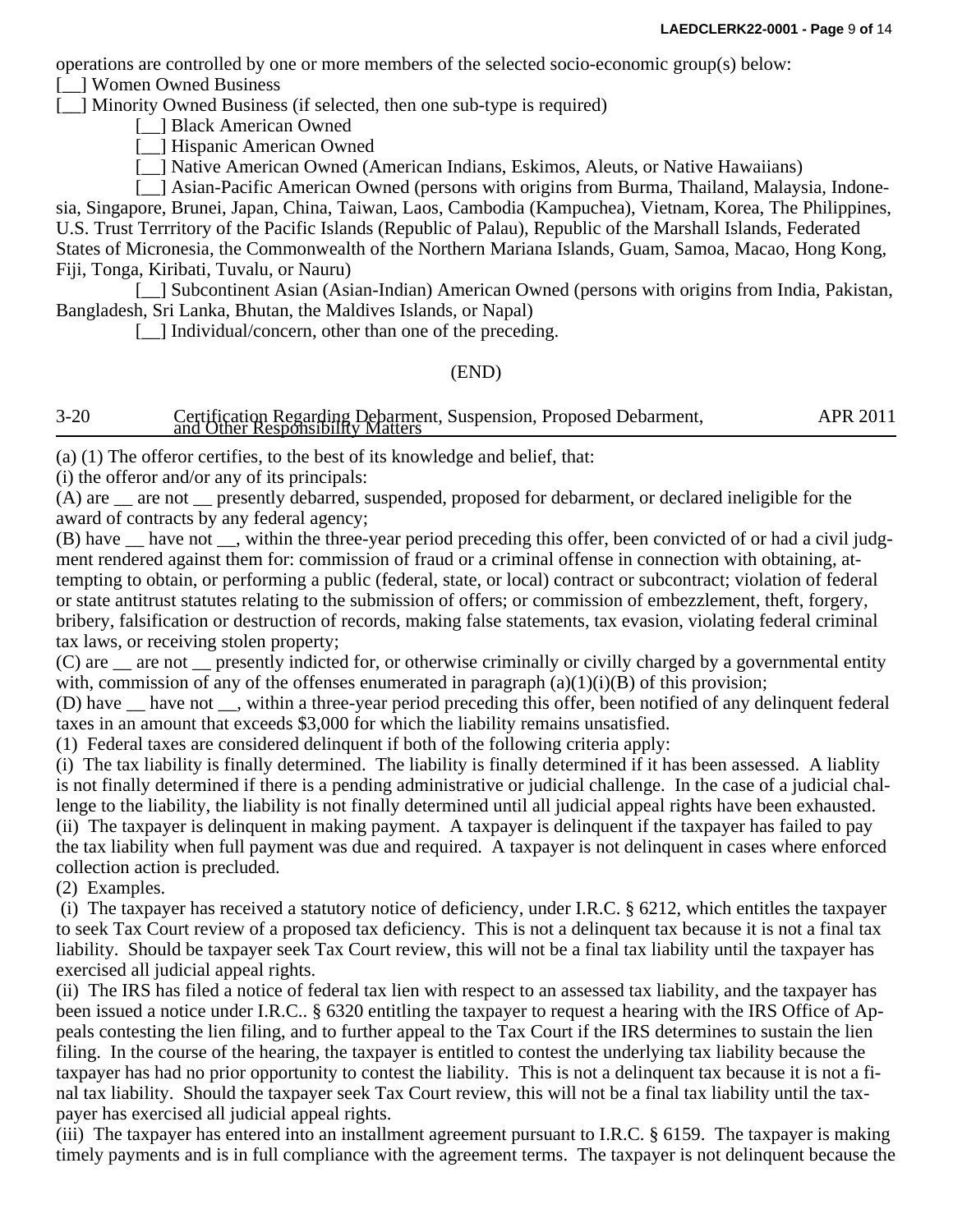taxpayer is not currently required to make full payment.

(iv) The taxpayer has filed for bankrupty protection. The taxpayer is not delinquent because enforced collection action is stayed under 11 U.S.C. 362 (the Bankruptcy Code).

ii. The offeror <u>has has not</u>, within a three-year period preceding this offer, had one or more contracts terminated for default by any federal agency.

(2) "Principal," for the purposes of this certification, means an officer; director; owner; partner; or a person having primary management or supervisory responsibilities within a business entity (e.g., general manager; plant manager; head of a division, or business segment, and similar positions).

This certification concerns a matter within the jurisdiction of an agency of the United States and the making of a false, fictitious, or fraudulent certification may render the maker subject to prosecution under 18 U.S.C. § 1001.

(b) The offeror shall provide immediate written notice to the contracting officer if, at any time prior to contract award, the offeror learns that its certification was erroneous when submitted or has become erroneous by reason of changed circumstances.

(c) A certification that any of the items in paragraph (a) of this provision exists will not necessarily result in withholding of an award under this solicitation. However, the certification will be considered in connection with a determination of the offeror's responsibility. Failure of the offeror to furnish a certification or provide such additional information as requested by the contracting officer may render the offeror nonresponsible.

(d) Nothing contained in the foregoing will be construed to require establishment of a system of records in order to render, in good faith, the certification required by paragraph (a) of this provision. The knowledge and information of an offeror is not required to exceed that which is normally possessed by a prudent person in the ordinary course of business dealings.

(e) The certification in paragraph (a) of this provision is a material representation of fact upon which reliance was placed when making award. If it is later determined that the offeror knowingly rendered an erroneous certification, in addition to other remedies available to the judiciary, the contracting officer may terminate the contract resulting from this solicitation for default.

(END)

| $3 - 30$ | Certificate of Independent Price Determination | AN 2003<br>. A N ′ |
|----------|------------------------------------------------|--------------------|
|          |                                                |                    |

(a) The offeror certifies that:

(1) the prices in this offer have been arrived at independently, without, for the purpose of restricting competition, any consultation, communication, or agreement, with any other offeror or with any competitor relating to: (A) those prices;

(B) the intention to submit an offer; or

(C) the methods or factors used to calculate the prices offered.

(2) The prices in this offer have not been and will not be knowingly disclosed by the offeror, directly or indirectly, to any other offeror or contract award unless otherwise required by law; and

(3) no attempt has been made or will be made by the offeror to induce any other concern to submit or not to submit an offer for the purpose of restricting competition.

(b) Each signature on the offer is considered to be a certification by the signatory that the signatory:

(1) is the person in the offeror's organization responsible for determining the prices in this offer, and that the signatory has not participated, and will not participate, in any action contrary to paragraphs( (a)(1) through (a)(3) of this provision; or

(2) (i) has been authorized, in writing, to act as agent for the following principals in certifying that those principals have not participated, and will not participate, in any action contrary to paragraphs (a)(1) through (a)(3) of this provision

*(insert full name of person(s) in the offeror's organization responsible for determining the prices in this offer, and the title of his or her position in the offeror's organization);*

(ii) as an authorized agent, does certify that the principals named in subdivision  $(b)(2)(i)$  of this provision; have not participated, and will not participate, in any action contrary to paragraphs (a)(1) through (a)(3) of this provision; and

(iii) as an agent, has not personally participated, and will not participate, in any action contrary to paragraphs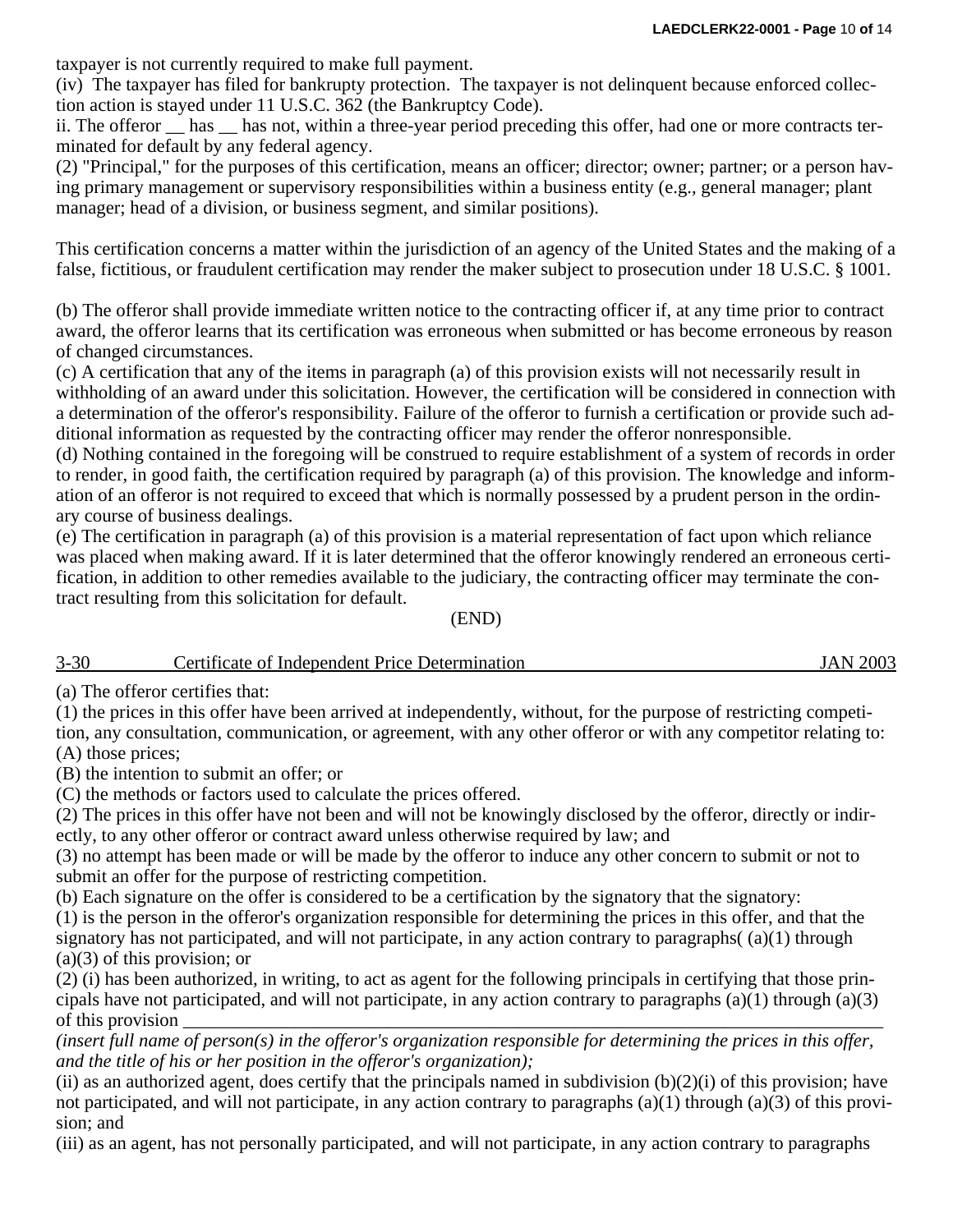$(a)(1)$  through  $(a)(3)$  of this provision.

(c) If the offeror deletes or modifies paragraph (a)(2) of this provision, the offeror shall furnish with its offer a signed statement setting forth in detail the circumstances of the disclosure.

#### (END)

# 3-130 Authorized Negotiators JAN 2003

The offeror represents that the following persons are authorized to negotiate on its behalf with the judiciary in connection with this solicitation *(offeror lists names, titles, and telephone numbers of the authorized negotiators)*.

| Name:      |  |
|------------|--|
| Titles:    |  |
| Telephone: |  |
| Fax:       |  |
| Email:     |  |
| _____      |  |

# (END)

# **Section L - Instructions, Conditions and Notices to Offerors or Respondents**

| Clause    | Title                                      | Date            |
|-----------|--------------------------------------------|-----------------|
| $3 - 85$  | <b>Explanation to Prospective Offerors</b> | <b>AUG 2004</b> |
| $3 - 95$  | Preparation of Offers                      | <b>APR 2013</b> |
| $3 - 100$ | <b>Instructions to Offerors</b>            | <b>APR 2013</b> |
| $7 - 60$  | Judiciary Furnished Property or Services   | <b>JAN 2003</b> |

Provision(s) Incorporated By Reference, see Provision B-1

#### B-1 Solicitation Provisions Incorporated by Reference OCT 2010

This solicitation incorporates one or more solicitation provisions by reference, with the same force and effect as if they were given in full text. Upon request, the contracting officer will make their full text available. The offeror is cautioned that the listed provisions may include blocks that must be completed by the offeror and submitted with its quotation or offer. In lieu of submitting the full text of those provisions, the offeror may identify the provision by paragraph identifier and provide the appropriate information with its quotation or offer. Also, the full text of a solicitation provision may be accessed electronically at this address:

http://www.uscourts.gov/procurement.aspx.

(END)

# 3-210 Protests JUN 2014

(a) The protestor has a choice of protest forums. It is the policy of the judiciary to encourage parties first to seek resolution of disputes with the contracting officer. If the dispute cannot be resolved with the contracting officer, then it is the policy of the judiciary to encourage parties to seek a judiciary resolution of disputes with the Administrative Office of the United States Courts. However, if a party files a formal protest with an external forum on a solicitation on which it has filed a protest with the judiciary, the judiciary protest will be dismissed. (b) Judiciary protests will be considered only if submitted in accordance with the following time limits and procedures:

(1) any protest shall be filed in writing with the contracting officer designated in the solicitation for resolution of the protest. It shall identify the solicitation or contract protested and set forth a complete statement of the alleged defects or grounds that make the solicitation terms or the award or proposed award defective. Mere statement of intent to file a protest is not a protest.

(2) a protest shall be filed not later than ten (10) calendar days after the basis of the protest is known, or should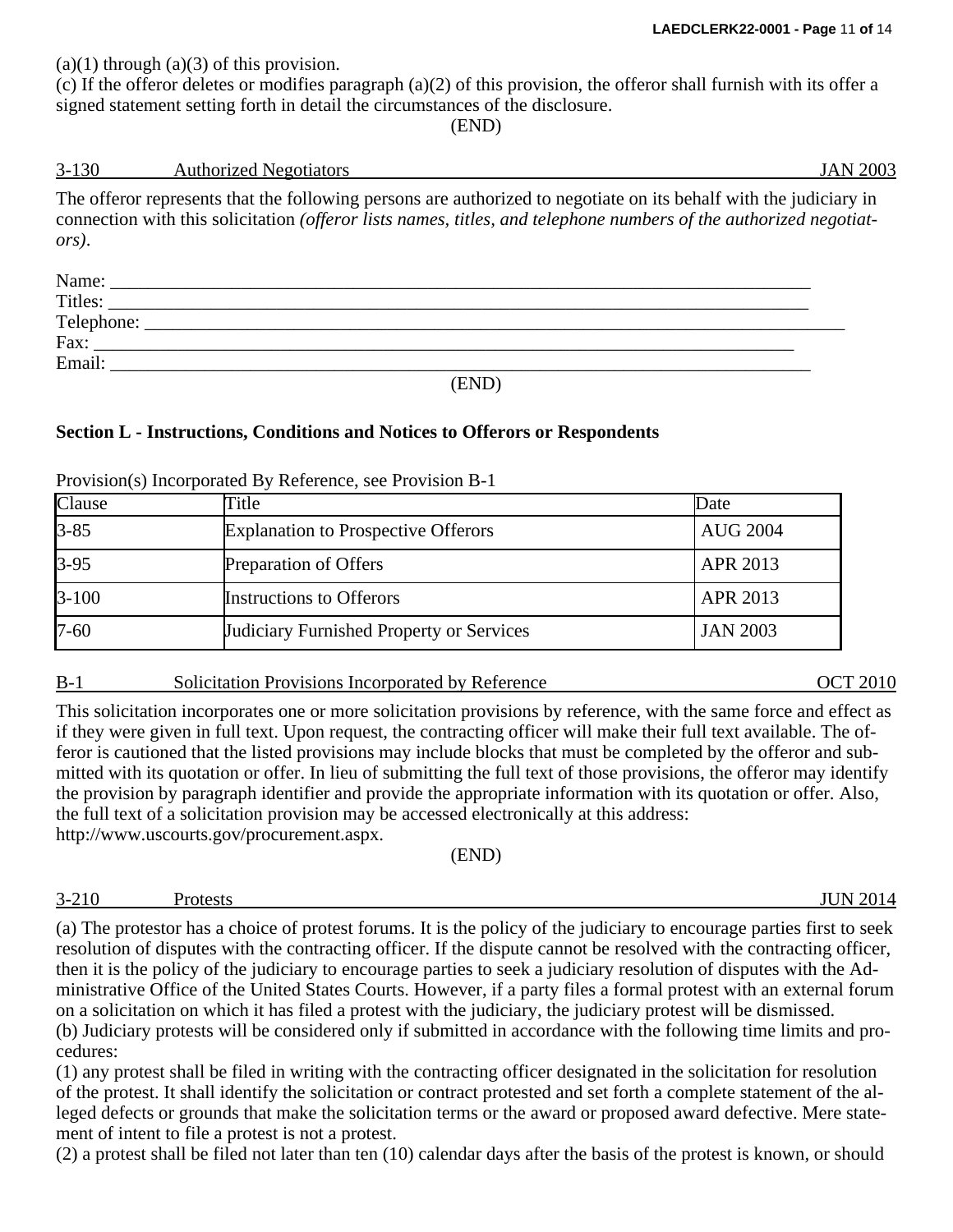#### **LAEDCLERK22-0001 - Page** 12 **of** 14

have been known. A protest based on alleged improprieties in a solicitation which are apparent prior to the closing date for receipt of offers, shall be filed prior to the closing date for receipt of offers. The judiciary, in its discretion, may consider the merits of any protest which is not timely filed. The office hours of the Administrative Office are 8:30 a.m. to 5:00 p.m., eastern time. Time for filing a document expires at 5:00 p.m., eastern time, on the last day on which such filing may be made.

(3) the protest shall include the following information:

(i) name, address, and fax and telephone numbers of the protester or its representative;

(ii) solicitation or contract number;

(iii) detailed statement of the legal and factual grounds for the protest, to include a description of resulting alleged prejudice to the protester;

(iv) copies of relevant documents;

(v) request for a ruling by the judiciary;

(vi) statement as to the form of relief requested;

(vii) all information establishing that the protester is an interested party for the purpose of filing a protest; and (viii) all information establishing the timeliness of the protest.

(c) Protests that are filed directly with the judiciary, and copies of any protests that are filed with an external forum, shall be served on the contracting officer at the Issuing Office address on the standard form, if any, or as provided elsewhere in this solicitation. Written and dated acknowledgment of receipt must be obtained from the Contracting Officer issuing this solicitation, or authorized designee.

(d) The copy of any protest shall be received in the office designated above within one day of filing a protest with an external forum.

(END)

4-1 Type of Contract JAN 2003

The judiciary plans to award a firm-fixed price type of contract under this solicitation, and all offers shall be submitted on this basis. Alternate offers based on other contract types will not be considered. (END)

#### 3-115 Facsimile Offers JAN 2003

(a) *Definition.* "Facsimile offer," as used in this provision, means an offer, revision or modification of an offer, or withdrawal of an offer that is transmitted to and received by the judiciary via facsimile machine. (b) Offerors may submit facsimile offers as responses to this solicitation. Facsimile offers are subject to the same rules as paper offers.

(c) The telephone number of receiving facsimile equipment is: 504-589-7522.

(d) If any portion of a facsimile offer received by the contracting officer is unreadable to the degree that conformance to the essential requirements of the solicitation cannot be ascertained from the document:

(1) the contracting officer immediately will notify the offeror and permit the offeror to resubmit the offer;

(2) the method and time for re-submission will be prescribed by the contracting officer after consultation with the offeror; and

(3) the re-submission will be considered as if it were received at the date and time of the original unreadable submission for the purpose of determining timeliness, provided the offeror complies with the time and format requirements for resubmission prescribed by the contracting officer.

(e) The judiciary reserves the right to make award solely on the facsimile offer. However, if requested to do so by the contracting officer, the apparently successful offeror promptly shall submit the complete original signed offer.

(END)

L.1 Inquiries

The individual responsible for supplying additional information and answering inquiries concerning the Solicitation Document is the Contracting Officer. All questions pertaining to this solicitation shall be submitted in writing to the Contracting Officer. Answers to questions will be provided to all Offerors being solicited, giving due regard to the proper protection of proprietary information. In order to accomplish this, **all questions must**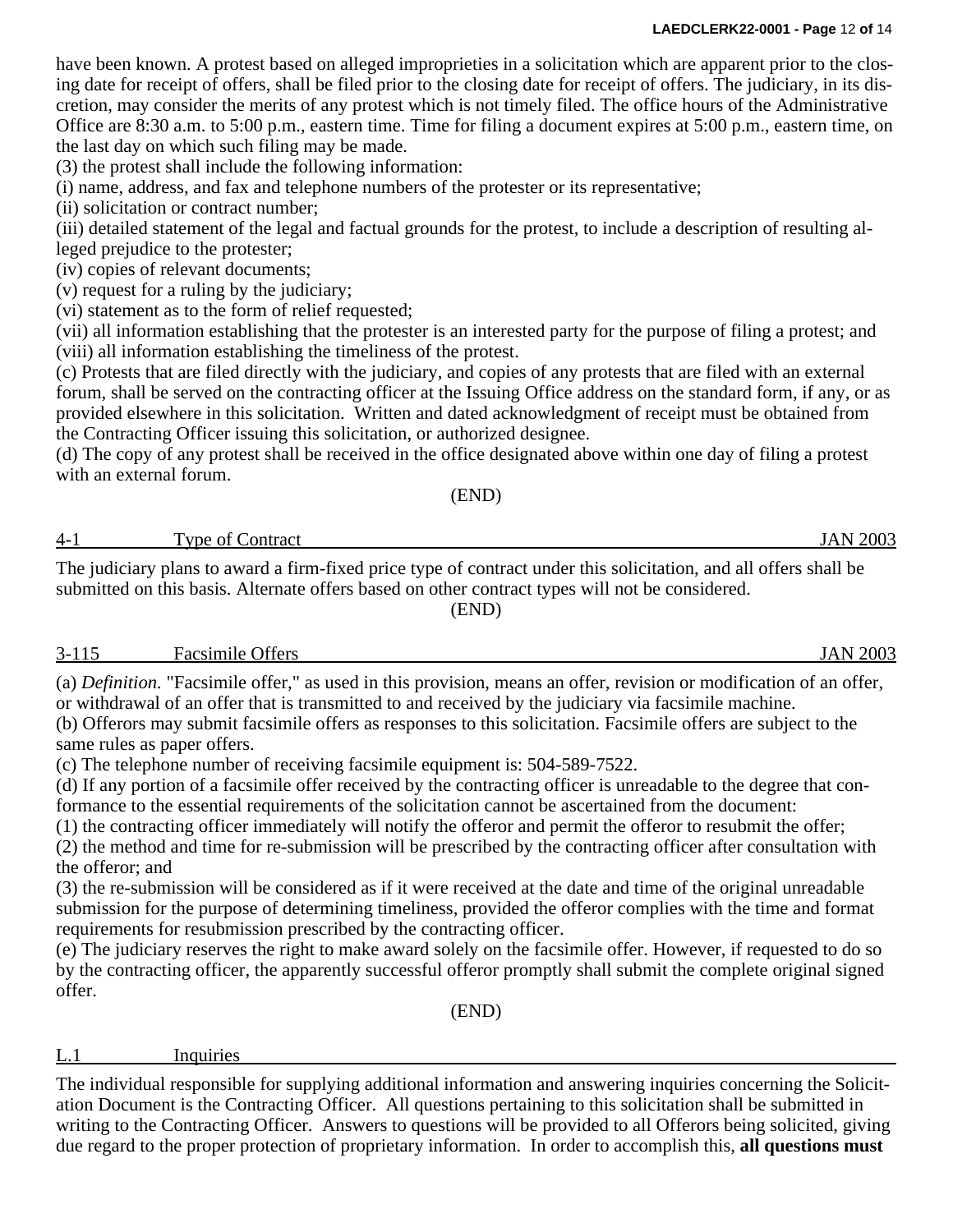# **be received by the Contracting Officer NO LATER THAN June 17, 2022.**

All correspondence relating to the solicitation document shall be submitted to:

*U. S. District Court - Eastern District of Louisiana Michael Foto 500 Poydras St., Room B-208 New Orleans, LA 70130 (504) 589-7661 Solicitation Number: SO1 LAEDCLERK22-0001*

### L.2 General Instructions for the Preparation of Proposals

# **L.2.1 Proposal Instructions**

The Offeror's proposal shall provide all of the information requested below. A cover letter may accompany the proposal to set forth any additional information that the Offeror wishes to bring to the attention of the **U. S. District Court, Eastern District of Louisiana**.

# **L.2.2 Proposal Format**

The Offeror's proposal shall consist of a Business/Technical Proposal. The following is a summary of the required volume parts and sections prescribed in the paragraphs below.

## **L.2.3 Proposal Contents**

The offerors proposal shall contain the following elements:

#### **L.2.3.1 Part 1 - Cover Sheet**

Blocks 13, 14, 15, 16, and 18 of page 1 of Standard Form 33 (Section A of the RFP) will be completed by the Offeror, and Block 17 shall be signed to show that the Offeror has read and agrees to comply with all the conditions and instructions provided in the solicitation document. Therefore, the form shall be executed by a representative of the Offeror who is authorized to commit the Offeror to contractual obligations. Erasures or other changes shall be initialed by the individual signing the offer. Offers signed by an agent are to be accompanied by evidence of the agent's authority.

#### **L.2.3.2 Part 2 - Section K (Representations, Certifications, and Other Statements of the Offeror)**

The Offeror must check or complete all applicable boxes or blocks in the paragraphs under Section K of the solicitation document and resubmit the full section as part the Business/Technical Proposal.

#### **L.2.3.3 Part 3 - Assumptions, Conditions, or Exceptions**

The Offeror shall submit under this section, all assumptions (if any), conditions, or exceptions upon which the contractual and cost/price part of this proposal is based. If not listed here, it will be assumed that none exist, including any which may be buried in the Offeror's technical and price proposals.

# **L.2.3.4 Part 4** - **Technical Excellence**

In this section, offerors shall address the following:

1. Safety of employees, including security measures in place at the facility. This includes number of facility personnel on site during operating hours and any security surveillance conducted.